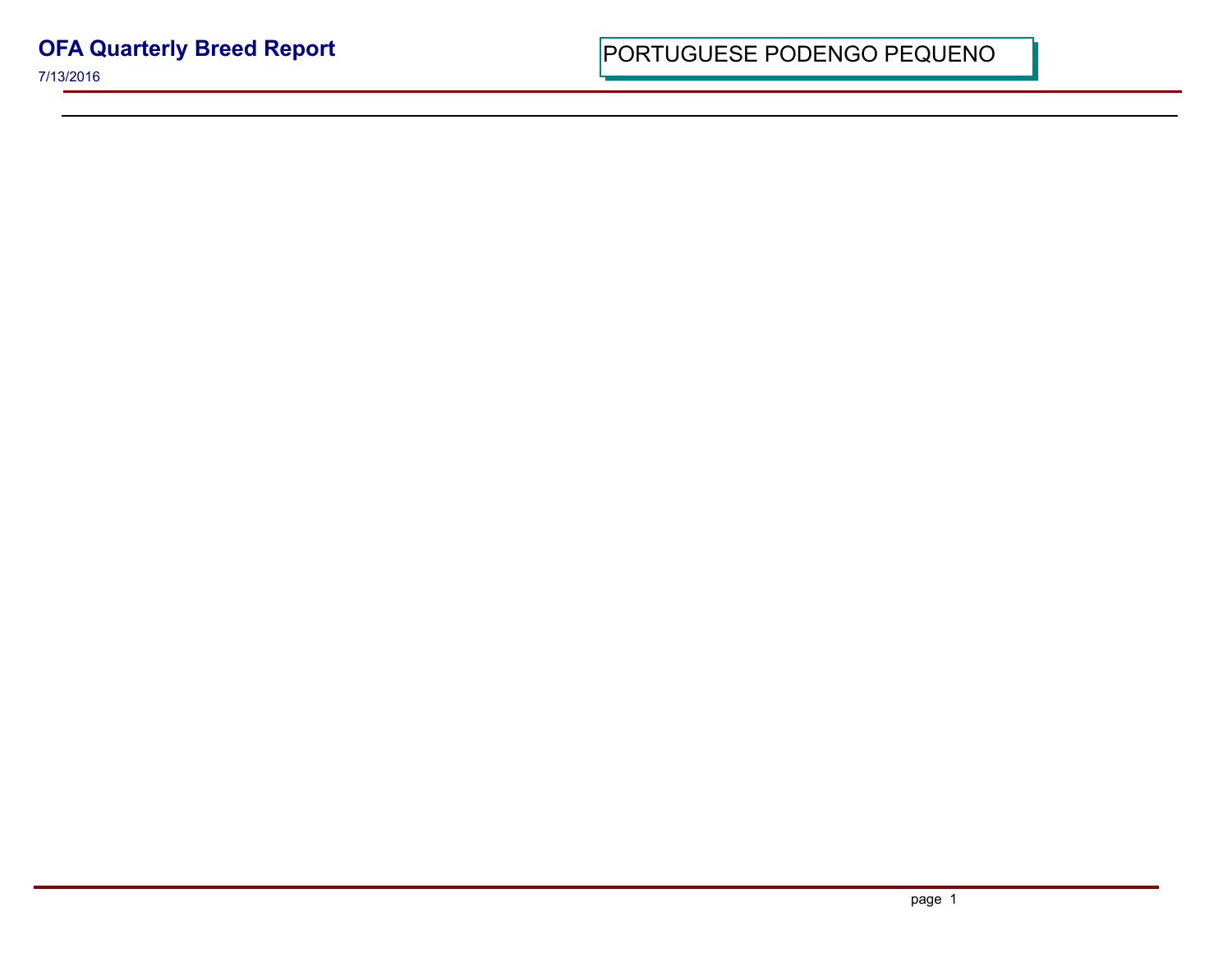## **OFA Quarterly Breed Report**

7/13/2016

|                     | <b>Hips</b>                             | Second qtr 2016    |                     |            |     |      |        |                    |
|---------------------|-----------------------------------------|--------------------|---------------------|------------|-----|------|--------|--------------------|
| <b>OFAID</b>        | <b>Name</b>                             | <b>Application</b> | <b>Registration</b> | <b>Sex</b> | Age |      |        | <b>Report date</b> |
| PPD-99G27F-VPI      | DUNDRUM'S DANCING QUEEN                 | 1701202            | HP46789703          | F          | 27  | CHIC | 113259 | 4/22/2016          |
| PPD-100G28F-VPI     | BROKENROAD NEVER SURRENDER              | 1754551            | HP46831403          | F          | 28  | CHIC | 114336 | 5/2/2016           |
| PPD-101G44F-VPI     | <b>RENAISSANCE PRETTY WOMAN</b>         | 1604315            | HP43518101          | F          | 44  | CHIC | 113653 | 5/4/2016           |
| PPD-102G28F-VPI     | BROKENROAD NEVER LOSE FAITH             | 1797564            | HP46831401          | F          | 28  |      |        | 5/4/2016           |
| PPD-103E25F-VPI     | STORMWITCH CHERUBINA TULPE              | 1763659            | HP50152801          | F          | 25  | CHIC | 114445 | 6/22/2016          |
|                     | Patella                                 |                    | Second qtr 2016     |            |     |      |        |                    |
| <b>OFAID</b>        | <b>Name</b>                             | <b>Application</b> | <b>Registration</b> | <b>Sex</b> | Age |      |        | <b>Report date</b> |
| PPD-PA105/13M/P-PI  | RENAISSANCE AMERICA'S SWEETHEART        | 1755521            | HP48934103          | М          | 13  |      |        | 4/26/2016          |
| PPD-PA106/13F/P-VPI | JBS SOMETHING TO TALK ABOUT PPP W       | 1762243            | HP48934101          | F          | 13  |      |        | 5/3/2016           |
| PPD-PA107/25F/P-VPI | STORMWITCH CHERUBINA TULPE              | 1763659            | HP50152801          | F          | 25  | сніс | 114445 | 6/16/2016          |
| PPD-PA108/28F/P-VPI | BROKENROAD NEVER SURRENDER              | 1754551            | HP46831403          | F          | 28  | CHIC | 114336 | 6/21/2016          |
| PPD-PA109/28F/P-VPI | BROKENROAD NEVER LOSE FAITH             | 1797564            | HP46831401          | F          | 28  |      |        | 6/21/2016          |
|                     | Cardiac                                 |                    | Second qtr 2016     |            |     |      |        |                    |
| <b>OFAID</b>        | <b>Name</b>                             | <b>Application</b> | <b>Registration</b> | <b>Sex</b> | Age |      |        | <b>Report date</b> |
| PPD-CA38/13M/P-PI   | <b>RENAISSANCE AMERICA'S SWEETHEART</b> | 1755521            | HP48934103          | м          | 13  |      |        | 4/26/2016          |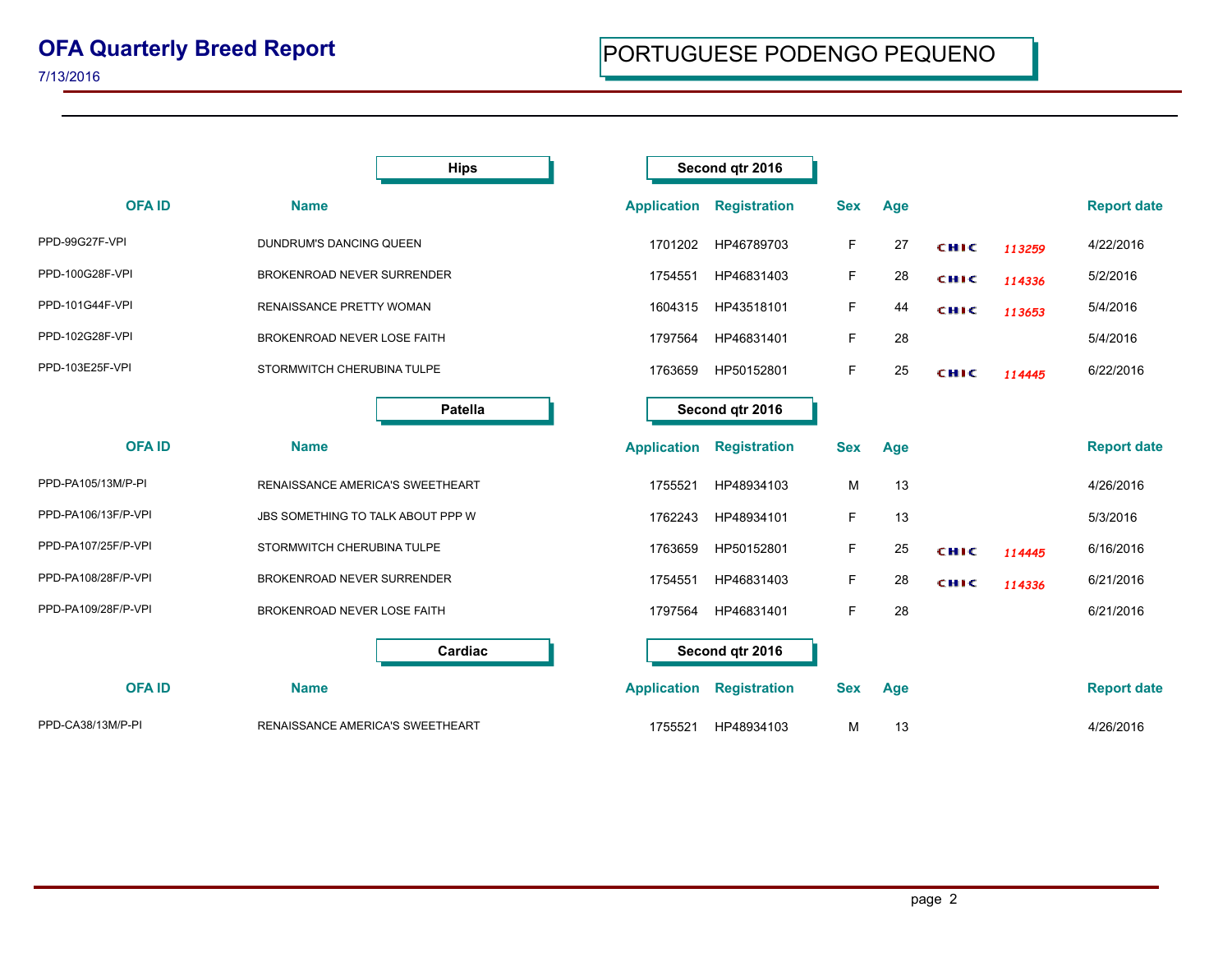## **OFA Quarterly Breed Report**

7/13/2016

|                  | <b>Legg-Calve-Perthes</b>   | Second atr 2016    |                     |            |     |      |        |                    |
|------------------|-----------------------------|--------------------|---------------------|------------|-----|------|--------|--------------------|
| <b>OFAID</b>     | Name                        | <b>Application</b> | <b>Registration</b> | <b>Sex</b> | Age |      |        | <b>Report date</b> |
| PPD-LP44/28F-VPI | BROKENROAD NEVER SURRENDER  | 1754551            | HP46831403          |            | 28  | CHIC | 114336 | 4/28/2016          |
| PPD-LP45/28F-VPI | BROKENROAD NEVER LOSE FAITH | 1797564            | HP46831401          |            | 28  |      |        | 5/3/2016           |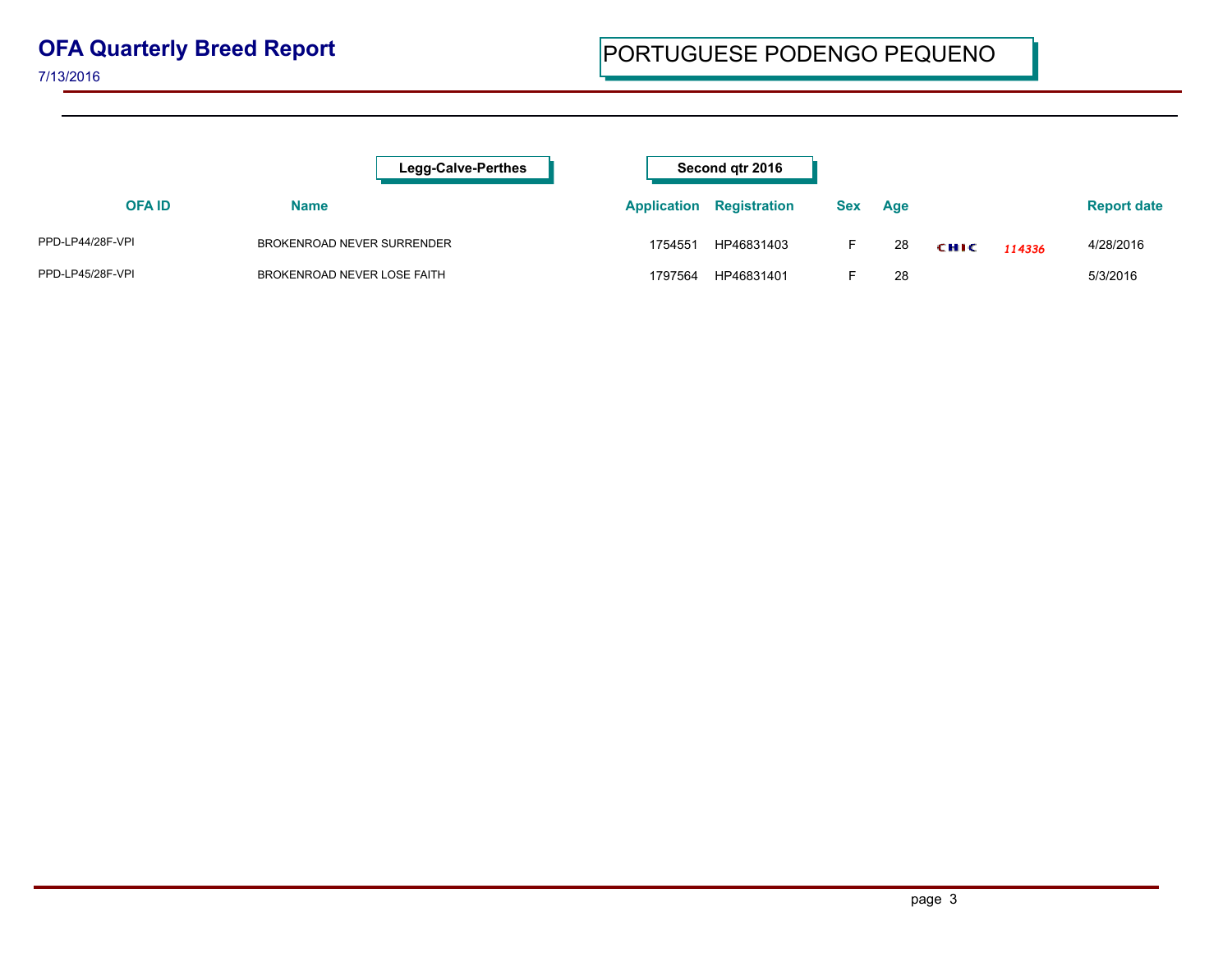7/13/2016

**Hips OFA ID Name Application Registration Sex Age by Registered Name Name Second qtr 2016 Report date** PPD-102G28F-VPI BROKENROAD NEVER LOSE FAITH 1997564 HP46831401 F 28 5/4/2016 PPD-100G28F-VPI BROKENROAD NEVER SURRENDER 1754551 HP46831403 F 28 **CHIC** 114336 5/2/2016 PPD-99G27F-VPI DUNDRUM'S DANCING QUEEN 1701202 HP46789703 F 27 **CHIC <sub>113259</sub> <sup>4/22/2016**</sup> PPD-101G44F-VPI **RENAISSANCE PRETTY WOMAN** 1604315 HP43518101 F 44 **CHIC** 113653 5/4/2016 PPD-103E25F-VPI **STORMWITCH CHERUBINA TULPE** 1763659 HP50152801 F 25 **CHIC** 114445 6/22/2016 **Patella OFA ID Name Application Registration Sex Age** *by Registered Name* **Second qtr 2016 Report date** PPD-PA109/28F/P-VPI BROKENROAD NEVER LOSE FAITH 1997564 HP46831401 F 28 6/21/2016 PPD-PA108/28F/P-VPI BROKENROAD NEVER SURRENDER 1754551 HP46831403 F 28 **CHIC** 114336 6/21/2016 PPD-PA106/13F/P-VPI JBS SOMETHING TO TALK ABOUT PPP W 1762243 HP48934101 F 13 5/3/2016 PPD-PA105/13M/P-PI RENAISSANCE AMERICA'S SWEETHEART 1999 1755521 HP48934103 M 13 M 13 4/26/2016 PPD-PA107/25F/P-VPI STORMWITCH CHERUBINA TULPE 1763659 HP50152801 F 25 **CHIC** 114445 6/16/2016 **Cardiac OFA ID Name Application Registration Sex Age by Registered Name Name Second qtr 2016 Report date** PPD-CA38/13M/P-PI RENAISSANCE AMERICA'S SWEETHEART 1755521 HP48934103 M 13 4/26/2016